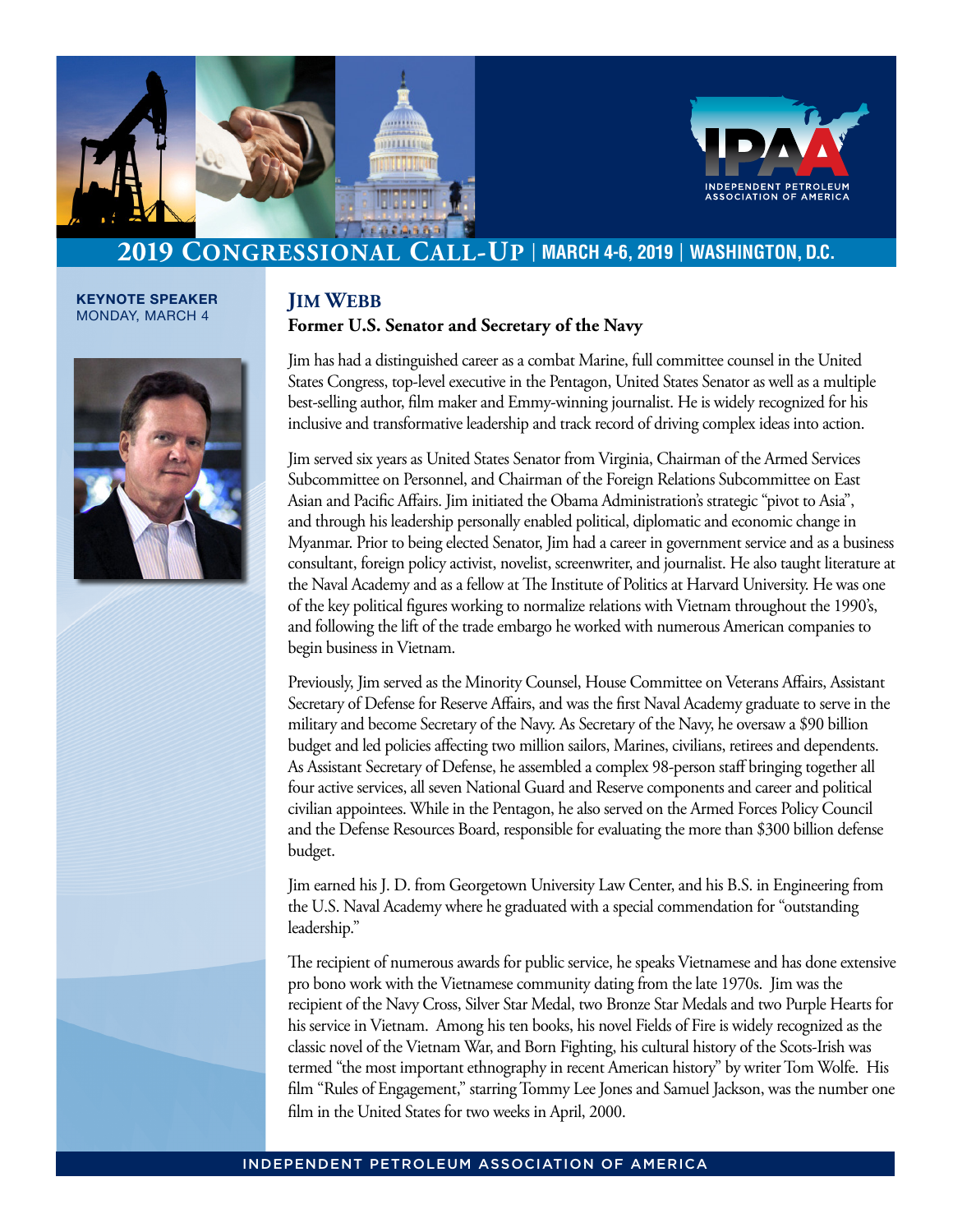



## **[2019 Congressional Call-Up](http://www.ipaa.org)** <sup>|</sup> **MARCH 4-6, 2019** <sup>|</sup> **WASHINGTON, D.C.**

#### **KEYNOTE SPEAKER**  TUESDAY, MARCH 5



### **Donald F. Santa, Jr. President and CEO Interstate Natural Gas Association of America**

Donald F. Santa, Jr. is the President and CEO of the Interstate Natural Gas Association of America (INGAA), the North American association representing the interstate and interprovincial natural gas pipeline industry.

Mr. Santa brings an extensive background in government and in the energy industry to his position at INGAA. He served as majority counsel to the U.S. Senate Committee on Energy and Natural Resources from 1989-1993, where he worked on enactment of the Natural Gas Wellhead Decontrol Act of 1989 and the Energy Policy Act of 1992. Mr. Santa was nominated in 1993 be a member of the Federal Energy Regulatory Commission, where he served until 1997. During his tenure as a commissioner, he worked on major FERC initiatives including Order No. 888 (open access rule for electric transmission) and implementation of Order No. 636 (the rule restructuring natural gas pipeline services).

Upon leaving the government, Mr. Santa joined LG&E Energy Corp in Louisville, KY, where he served as Deputy General Counsel and Senior Vice President for Strategic Planning from 1997-2001. Most recently before joining INGAA, he was a partner in the Washington, DC office of the Troutman Sanders LLP where he was a member of the law firm's federal regulatory practice group. Prior to assuming his current role at INGAA in August 2003, Mr. Santa had been the association's Executive Vice President since January 2003.